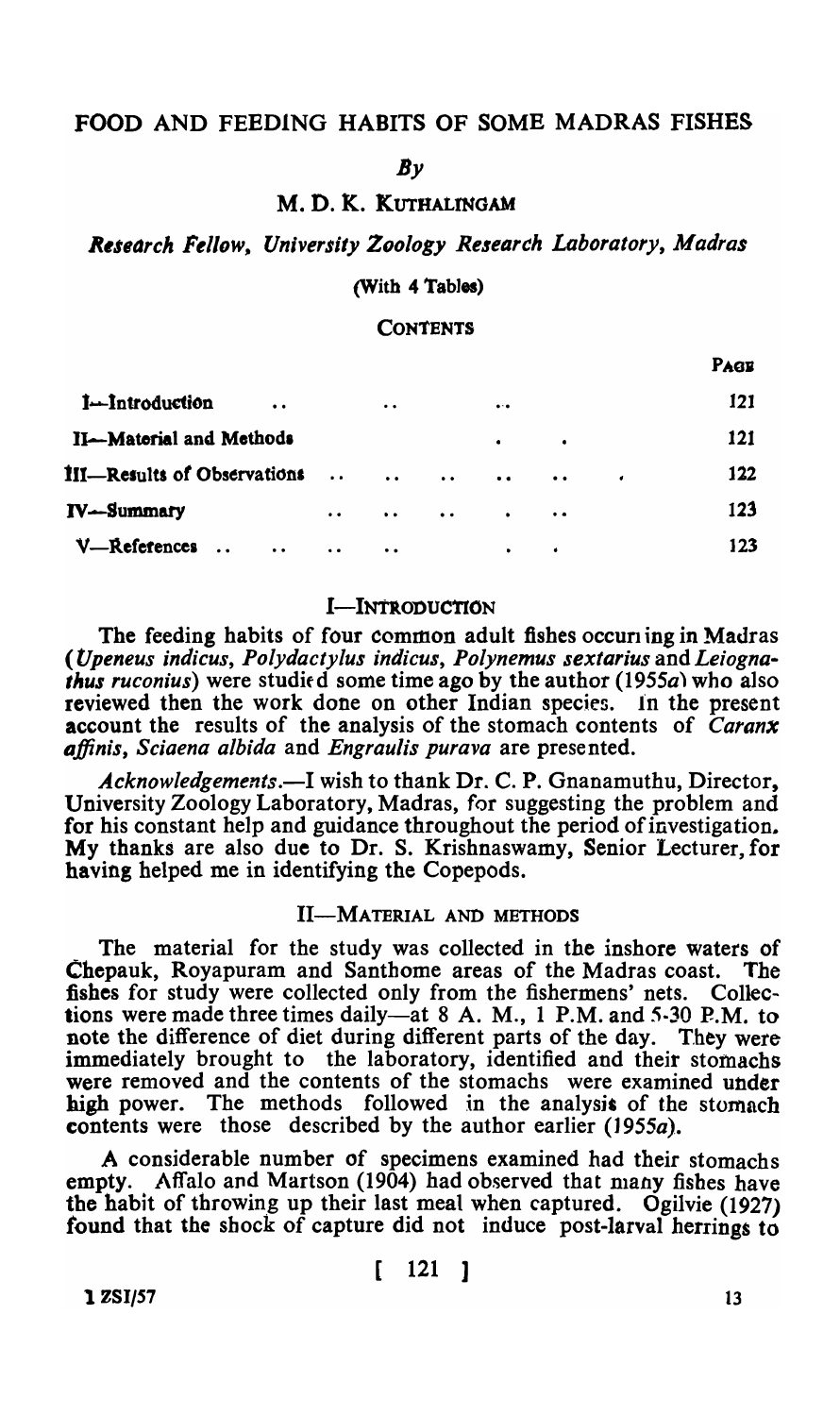throw ut food. The present author also, like Job (1940) and Pillay (1953), found no direct evidence in support of the observations of Affalo and Martson.

#### III-RESULTS OF OBSERVATIONS

The results of the analysis of the stomach contents of *Caranx affinis*  showed that it is an omnivorous feeder, feeding almost on all prey available in the Madras inshore area. From Table 1, it is clear that Crustacea formed tbe main bulk of food of which Copepods seemed to be the commonest item of diet. The latter were identified as *Oithona* sp., *Acartia* sp., *Paraca/anus* sp., *Ca/anoid* sp., *Euterpina* sp. Apart from these, the Crustaceans were represented by *Penaeus carinatus*, P. indicus and *Squilla mantis.* The examination of the stomach contents also revealed the presence of sand particles, Polychaetes and Foraminifera. The Foraminifera were identified as *Biloculina* and *Rotalia,* and the Polychaetes as *Axiothella, Diopatra* and *Ammotrypane* which are bottom-dwelling forms. The presence of bottom-dwelling Polychaetes, Gastropods and Foraminifera along with planktonic Crustacea such as Copepods, etc., as well as nectonic Crustacea like *Penaeus, Acetes,*  etc., in the stomachs of *Caranx ajJinis,* on the other hand, indicates considerable vertical feeding in the case of these fishes. It may be presumed from the above inference that the fishes migrated from the upper layer of the sea to the benthic region. Being rovers into all layers of the sea, they can obtain the most and the best of- food.

*Sciaena a/bida* is called "kathalai" in Tamil and is distributed in Indian seas up to the Malay Archipelago. From Table 2 it will be seen that Teleostei (Engraulis grayi, E. indicus, E. dussumieri, E. hamiltonii, Mugil *crenilabis, M. dussumieri, Stolephorous Iri, Decapterus russelli)* form the main bulk of the food. The predaceous propensities on the part of these "Jew Fishes" are responsible for considerable damage to many food fishes especially to their spawn and young stages. The damage, however, does not seem to be so great as in the case of some of the freshwater perches described by Gunther (1880). Crustacea were represented by *Acetes* sp., *Penaeus* sp., *Squilla* sp., and Copepods. Polychaetes also were identified in the stomachs in the months of August, September and December. This fish arrives in Madras inshore waters in the month of August. All the fishes examined were in a well-fed condition. Their All the fishes examined were in a well-fed condition. Their well-fed condition and the immature condition of gonads indicate that their visit in this area is probably for the purpose of feeding. By the end of February, when food became scarce in this area, not a single species of fish was landed in the Madras area. Even prior to their departure, the examination of the gonads revealed their immaturity. It is inferred from the above observations and the data collected that *Sciaena albida* migrated from elsewhere to the Madras waters in August. When food becomes scarce in that area, they leave the Madras inshore waters by the end of February for other places in search of fresh feeding grounds,

The Tamil name for *Engraulis purava* is " Poruva " It is distributed in seas of India up to the Malay Archipelago and beyond. The results of the analysis of the stomach contents showed that Crustacea dominated in the food *(vide* Table 3). The Copepods present were identified as *Acartia* sp... *Oithona* sp., etc. Other Crustacea were *Penaeus*  sp., *Acetes* sp., *Squilla* sp., and *Lucifer* sp. In July, insect larvae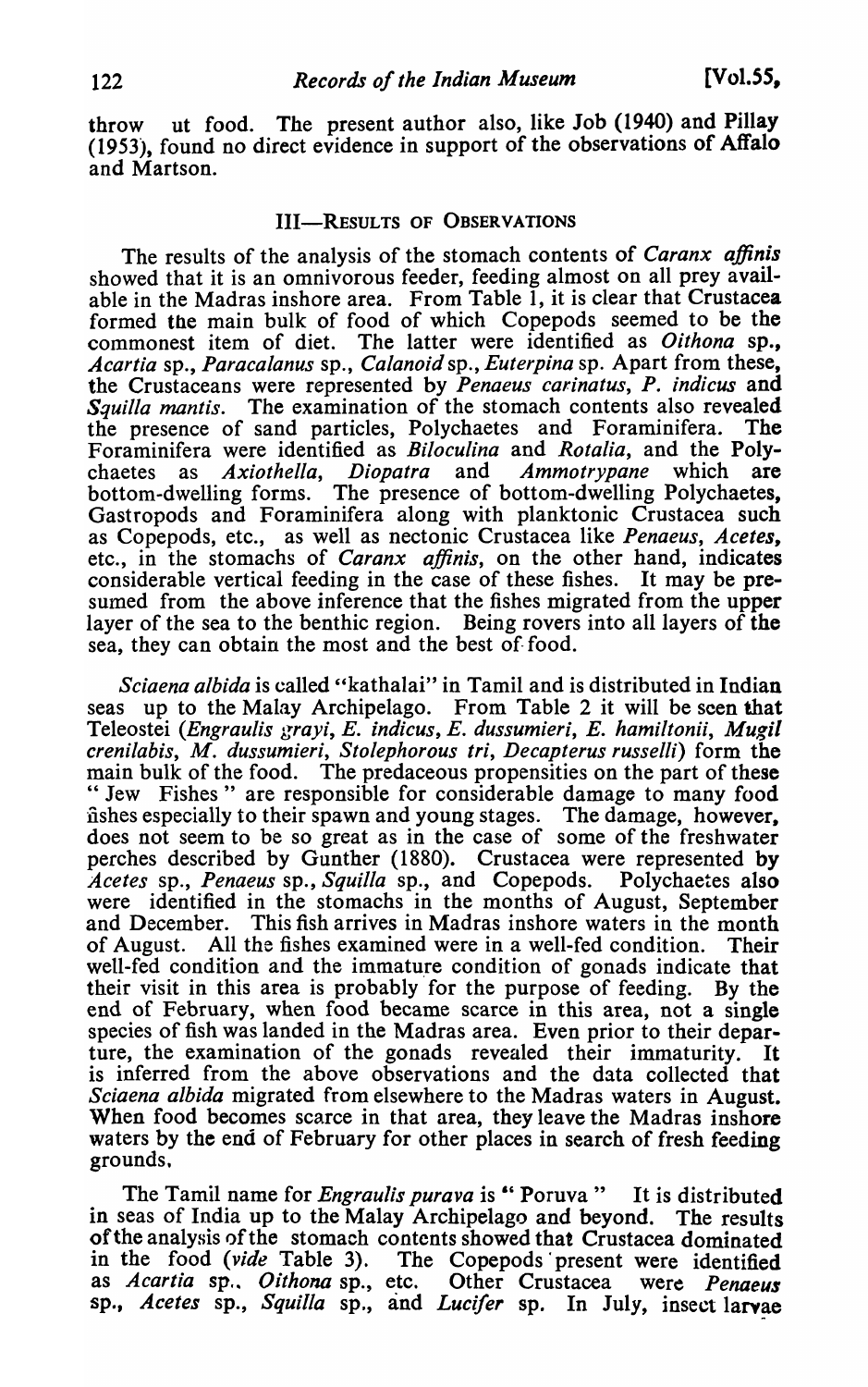and minute appendages of insects were found in the stomachs of these fishes. It is possible that these fishes are estuarine in habit. Engraulis It is possible that these fishes are estuarine in habit. *Engraulis purava* visits the Madras inshore waters in the month of July. Almost all the fishes examined were in a well-fed state with immature gonads. A remarkable feature is that when the gonads were well developed, feeding of these fishes was observed to be less, as is seen from Table 4. Just prior to the shedding of the germ cells *i.e.,* by the end of February, not even a single fish was landed on the whole of the Madras coast. An examination of the inshore plankton revealed no eggs of the species and hence it is probable that these fishes migrated from the Madras inshore 'waters to other areas in search of fresh spawning and nursery grounds.

## IV-SUMMARY

558 specimens belonging to three genera of fishes from the Madras coast were examined and their stomach contents studied with a view to determine the type of food and also the migratory movements of these fishes. The results in brief are: The results in brief are :

(i) *Caranx affinis* : Being capable of considerable degree of vertical feeding, often browsing on the bottom, they are less affected by the changes in the pelagic fauna. They are vertically migratory in their feeding habits and feed on all the prey that comes within reach.

(ii) *Sciaena albida*: The presence of this immature "Jew-Fish" in August clearly showed that they immigrated to the Madras inshore waters for the purpose of feeding. By the end of February, as the food becomes scarce in this area, they migrate to the off-shore areas in search of fresh feeding grounds. Prior to their departure, the examination of the gonads revealed an immature condition.

(iii) *Fngraulis purava:* They visit the Madras inshore waters in July and feed well till October. When the gonads become mature they feed less and by the end of February none was to be seen. It is inferred that they migrated elsewhere in search of spawning grounds.

## **V-REFERENCES**

AFFALO, F. G. and MARTSON, R. B. 1904. *British Salt Water Fishes.-* London.

GUNTHER, 1880. An Introduction to the study of Fishes.—Edinburgh.

- JOB, T. J. 1940. An investigation of the rutrition of Perches of the Madras *coast.-Rec. Indian Mus.,* Delhi, 42, pp. 289-369.
- KUTHALINGAM, M. D. K. 1955a. Food and feeding habits of juvenile and adults of four fishes of Madras.—*J. Madras Univ.*, Madras, 25(3), pp. 235-253.
- KUTHALINGAM, M. D. K. *1955b.* Food of Horse *mackerel.-Curr. Sci.,*  Bangalore, 24, pp. 416-417.
- OGILVIE,  $H_v S. 1927.$  Observations on the food of post-larval herrings from Scottish coast.— Rept. Fish. Bd. Scot., 1, pp. 29-33.
- PILLAY, T. V. R. 1953. Studies on the food, feeding habits and alimentary tract of Grey mullet *kJugil tade Forskal.·--Proc. nat. Insl. Sci.,* Calcutta, 19, pp. 777-827.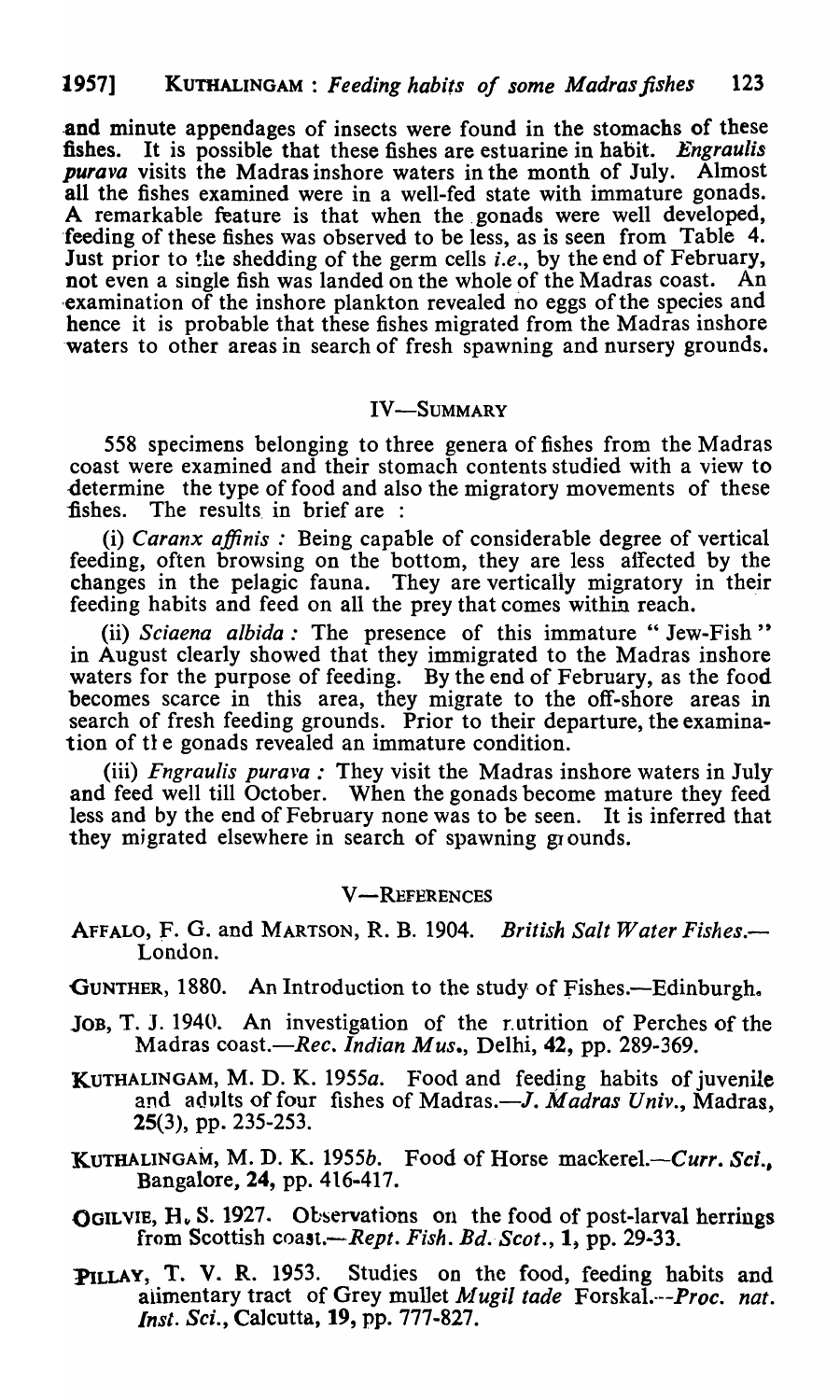TABLE 1.--Showing the average total volume of food, number of fishes examined each month and also the percentage average of the various food items of Caranx affinis.

| Particulars                        |                      |                                        |                      |                     |                      | June                | July                 | August                                        | Sept.                | Oct.             | Nov.                 | Dec.                          | Jan.                 | Feb.                 | March               | Apr.                          |             |
|------------------------------------|----------------------|----------------------------------------|----------------------|---------------------|----------------------|---------------------|----------------------|-----------------------------------------------|----------------------|------------------|----------------------|-------------------------------|----------------------|----------------------|---------------------|-------------------------------|-------------|
| Volume of stomach contents in c.c. |                      |                                        |                      |                     |                      | 0.8                 | 1·1                  | 1·2                                           | 0.8                  | $1-2$            | $1-3$                | $\mathbf{1} \cdot \mathbf{3}$ | $0.9 -$              | 0.8                  | 0.6                 | Q <sub>7</sub>                |             |
| Number of fishes examined          |                      |                                        |                      | $\bullet$           | $\bullet$            | 28                  | 22                   | 24                                            | 18                   | 21               | 20                   | 20                            | 18                   | 22                   | 19                  | 18                            |             |
| Copepods                           |                      |                                        |                      |                     | $\ddot{\phantom{0}}$ | $18-2$              | $8 - 6$              | $11-2$                                        | $19 - 4$             | $10-7$           | 8.6                  | 78                            | 11.9                 | $12 - 4$             | $10-2$              | 90                            |             |
| Cancer farva                       | $\bullet$            |                                        | $\bullet$            |                     | $\bullet$            | 2.4                 | $3-8$                | $\bullet\hspace{0.4mm} \bullet\hspace{0.4mm}$ | $\bullet$            | 2.4              | $\ddot{\phantom{0}}$ | 5.8                           | $\bullet$ $\bullet$  | 6.6                  | 8.2                 | $9-7$                         | Records     |
| Mysis sp.                          | $\bullet$            |                                        | $\bullet$ $\bullet$  |                     |                      | 6.4                 | 2.8                  | $5-0$                                         | 1 <sup>1</sup>       | 5.4              | $\ddot{\phantom{a}}$ | 12.8                          | $\ddot{\phantom{0}}$ | 73                   | $6 - 4$             | $4-3$                         | $\tilde{e}$ |
| Lucifer sp.                        | $\bullet$            |                                        | $\bullet$            |                     | $\cdot$ $\cdot$      | 2.8                 | $\ddot{\phantom{a}}$ | $8-8$                                         | $\ddot{\phantom{a}}$ | 4.8              | 9.3                  | 8.9                           | $12-9$               | $\bullet$ $\bullet$  | $9 - 4$             | $6 - 9$                       | the         |
| Entomostraca                       |                      | $\bullet$ $\bullet$                    | $\bullet\; \bullet$  | $\bullet$ $\bullet$ | $\bullet$            | 8.6                 | $12 - 4$             | 4.8                                           | $\bullet$ $\bullet$  | $\ddot{\bullet}$ |                      | 7.6                           | 14.6                 | $\ddot{\phantom{a}}$ | 8.6                 | 7.1                           |             |
| Brachyura                          | $\ddot{\bullet}$     | . .                                    | $\bullet$            | $\bullet$           |                      | $\bullet$ $\bullet$ | $10-8$               | $\ddot{\phantom{a}}$                          | $8 - 3$              | 14.3             | 126                  | $13 - 4$                      | $10 - 1$             | $8-2$                | $10-2$              | 128                           | Indian      |
| Vegetable matter                   |                      | $\ddot{\phantom{0}}\phantom{0}\bullet$ | $\bullet$ $\bullet$  |                     |                      | 8·6                 | 4·0                  | $18-2$                                        | 100                  | $11-6$           | $14-4$               | $\ddot{\phantom{a}}$          | 17·0                 | $10-0$               | $11 - 6$            | $10 - 2$                      |             |
| Squilla sp.                        | $\bullet$ $\bullet$  | $^{\bullet}$                           | $\bullet$            | $\bullet\bullet$    | $\bullet$            | $18-6$              | $8-2$                | 12.6                                          | $9-3$                | $\ddot{\bullet}$ | $15 - 6$             | $17 - 8$                      | $\bullet$            | $12 - 5$             | $\bullet$           | 142                           | Museum      |
| Penaeus sp.                        | $\ddot{\phantom{a}}$ | $\ddot{\phantom{a}}$                   | $\bullet$            | $\bullet$           | $\bullet$            | $10-6$              | $16 - 7$             | 13.3                                          | $20-3$               | 12.3             | $\ddot{\phantom{a}}$ | 20.3                          | $18 - 5$             | $26 - 4$             | 18.6                | 14.8                          |             |
| Mollusca                           | $\ddot{\phantom{0}}$ |                                        | $\ddot{\phantom{a}}$ | $\bullet$           | $\ddot{\phantom{a}}$ | 6.8                 | $10-4$               | $4 - 6$                                       | 8.6                  | $10 - 4$         | $6 - 8$              | $\bullet$                     | 2.5                  | 2.6                  | $8-4$               | $\bullet$ $\bullet$           |             |
| Foraminifera                       | $\bullet$            |                                        | $\bullet$            | $\bullet$ .         | $\bullet$ $\bullet$  | 4.4                 | $6 - 8$              | $11-6$                                        | $10-2$               | $3 - 8$          | $14-2$               | $\ddot{\phantom{a}}$          | 3.6                  | $6-7$                | $\bullet$ $\bullet$ | $2 - 4$                       |             |
| Broken shell pieces                |                      | $\bullet$                              | $\bullet$ $\bullet$  | $\bullet$ $\bullet$ | $\bullet$            | 4.0                 | 8·2                  | $\ddot{\bullet}$                              | $2 - 5$              | 4.6              | $4 - 1$              | $\ddot{\phantom{a}}$          | $2 - 4$              |                      | $\bullet$           | $\bullet$ $\bullet$           |             |
| <b>Polychaetes</b>                 | $\bullet$ $\bullet$  | ٠                                      | $\bullet$            | $\bullet$           | $\bullet$            | 6.8                 | 5.3                  | $8 - 8$                                       | 10.7                 | 12.6             | .2.8.                | 46                            | 5.5                  | $7-2$                | $8-0$               | 7.6                           | [Vol.       |
| Sand particles                     |                      | ٠e                                     | $\bullet$ ,          | 99                  | ٠,                   | $\bullet\,\bullet$  | 2.0                  | 1 <sup>1</sup>                                | 1.6                  | $1-1$            | 1.6                  | $1-0$                         | $1 \cdot \rho$       | 1:1                  | 1.4                 | $\mathbf{1} \cdot \mathbf{0}$ | <b>SP</b>   |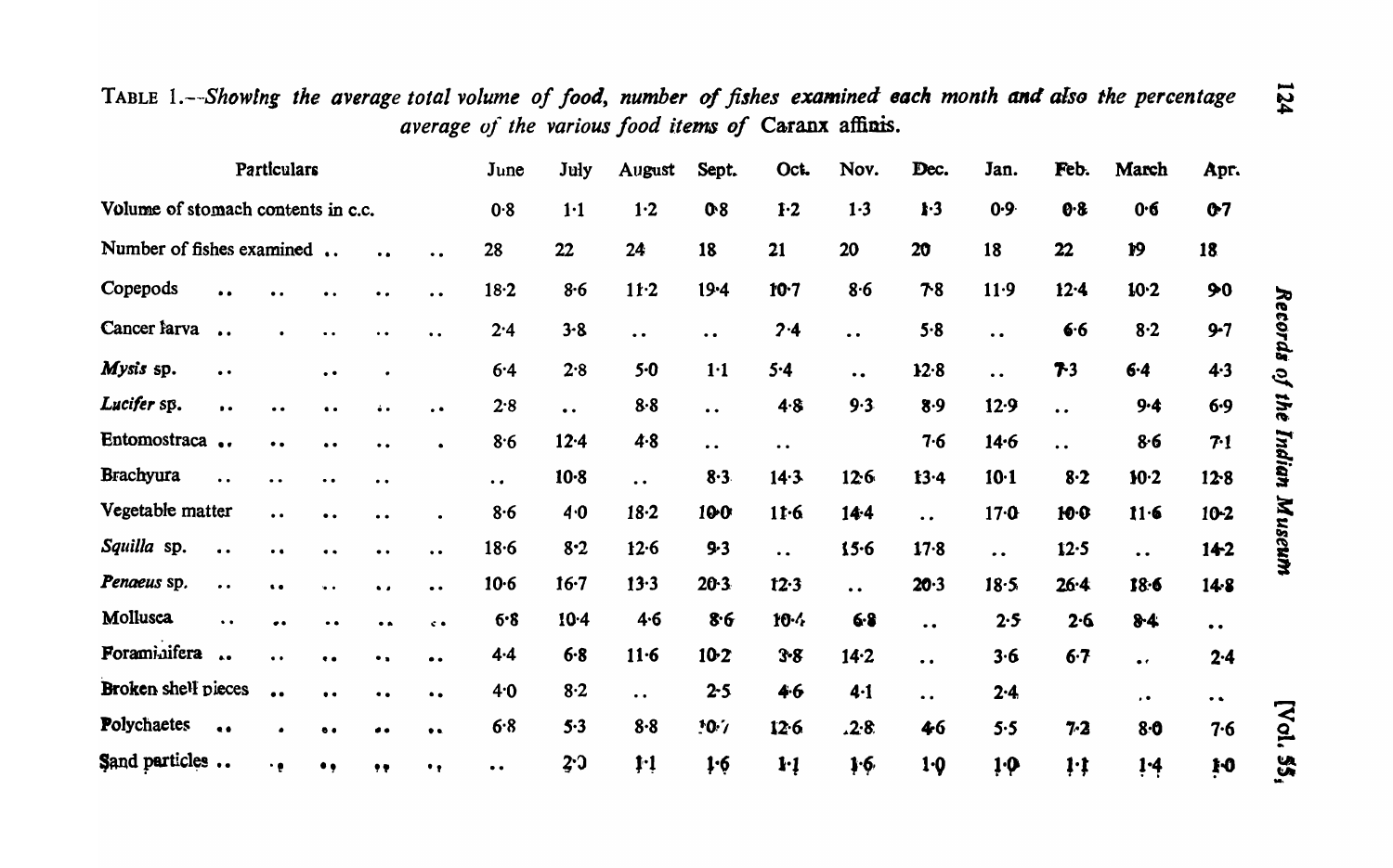#### 19571 KUTHALINGAM : Feeding habits of some Madras fishes 125

# TABLE 2.-Showing the average total volume of food, number of fishes examined each month and also the percentage average of the various food items of Sciaena albida.

| <b>Particulars</b>                            | Aug.     | Sept.    | Oct.                 | Nov.      | Dec.   | Jap.                 | Feb       |
|-----------------------------------------------|----------|----------|----------------------|-----------|--------|----------------------|-----------|
| Volume of stomach contents in c.c.            | 1.3      | $1-4$    | 1.9                  | 2.4       | 1.4    | 1 <sup>0</sup>       | 0.8       |
| Total number of fishes examined               | 22       | 28       | 21                   | 28        | 21     | 19                   | 18        |
| Crustaceans<br>s.                             | 27.3     | $23 - 4$ | $28 - 4$             | 22.6      | 18.4   | $28 - 6$             | 21.8      |
| Penaeus sp.                                   | $16 - 6$ | 19.6     | 28.2                 | 14.6      | 17.6   | 20.2                 | 188       |
| Acetes sp. .                                  | 12.4     | $10 - 0$ | $\ddot{\phantom{a}}$ | 8.4       | 10.4   | $\ddot{\phantom{a}}$ | 8.2       |
| Teleosteans<br>٠<br>$\bullet$                 | $33 - 7$ | 27.6     | 34.6                 | 22.6      | 32.6   | 42.4                 | 39.2      |
| <b>Polychaetes</b><br>$\bullet$<br>$\bullet$  | 4.4      | $8 - 4$  | $\bullet$            | $\bullet$ | 1.0    | $\bullet$            | $\bullet$ |
| Decapods.                                     | 1.6      | $6 - 4$  | 6.8                  | 8.6       | $12-8$ | 1.6                  | 12.0      |
| Copepods.<br>$\bullet$<br>٠<br>$\bullet$<br>٠ | 4.0      | 4.6      | 2.0                  | $7 - 4$   | 7.2    | $\ddot{\phantom{a}}$ | $\bullet$ |

TABLE 3.-Showing the average total volume of food, number of fishes examined each month and also the percentage average of the various food items of Engraulis purava.

| Particulars                                | July                 | Aug.                 | Sep.                 | Oct.                 | Nov.                 | Dcc.                 | Jan.                 | Feb.                 |
|--------------------------------------------|----------------------|----------------------|----------------------|----------------------|----------------------|----------------------|----------------------|----------------------|
| Volume of<br>stomach<br>contents in c.c.   | $3-1$                | 3.3                  | $3 - 4$              | 3.5                  | 2.2                  | 0.8                  | 0.6                  | $0 - 4$              |
| Number of<br>fishes exa-<br>mined.         | 24                   | 22                   | 28                   | 21                   | 20                   | 18                   | 18                   | 19                   |
| <b>Crustaceans</b>                         | $29 - 1$             | 40.4                 | 30.2                 | 29.8                 | 30.9                 | $28 - 2$             | 31.9                 | $38 - 2$             |
| Aceles sp.                                 | $11 - 4$             | $\ddot{\phantom{a}}$ | $8 - 6$              | 11.2                 | $\ddot{\phantom{a}}$ | 18.4                 | 23.1                 | 11·1                 |
| Lucifer sp                                 | 14.2                 | 11.6                 | $\ddot{\phantom{a}}$ | 10.2                 | 10·1                 | $\ddot{\bullet}$     | $11-3$               | 10.7                 |
| Copepods.<br>$\bullet$<br>$\bullet$        | $16 - 2$             | 20.6                 | $18 - 2$             | 12.2                 | 22.0                 | $28 - 4$             | 24.6                 | 20.8                 |
| Decapods.                                  | $2 - 1$              |                      | 12.8                 | 8.6                  | 7.0                  | 4.0                  | $\ddot{\phantom{a}}$ | 8.2                  |
| Macrura<br>$\blacksquare$                  | 6.0                  | $\bullet$            | $8-2$                | 8.0                  | $10-3$               | $8 - 2$              | 6.4                  | $6 - 8$              |
| <b>Amphipods</b><br>$\bullet$<br>$\bullet$ | 7.2                  | $10-4$               | $12 - 4$             | 6.4                  | 19.7                 | 12.8                 |                      | 4 <sub>a2</sub>      |
| Vegetable matter                           | $\ddot{\phantom{a}}$ | 12.8                 | 74                   | 7.6                  | 4.6                  | $\bullet$            | 2.7                  | $\bullet$            |
| Insect larvae and appen-<br>dages.         | $8 - 8$              | $\bullet$            | $\ddot{\phantom{0}}$ | $\ddot{\phantom{0}}$ |                      | $\bullet$            | $\bullet$            | $\ddot{\phantom{0}}$ |
| Miscellaneous<br>anımal<br>matter.         | 5.0                  | 4.2                  | $2 - 2$              | $6-0$                | $5-4$                | $\ddot{\phantom{a}}$ | $\ddot{\phantom{0}}$ | 2.3                  |

1 ZSI/57